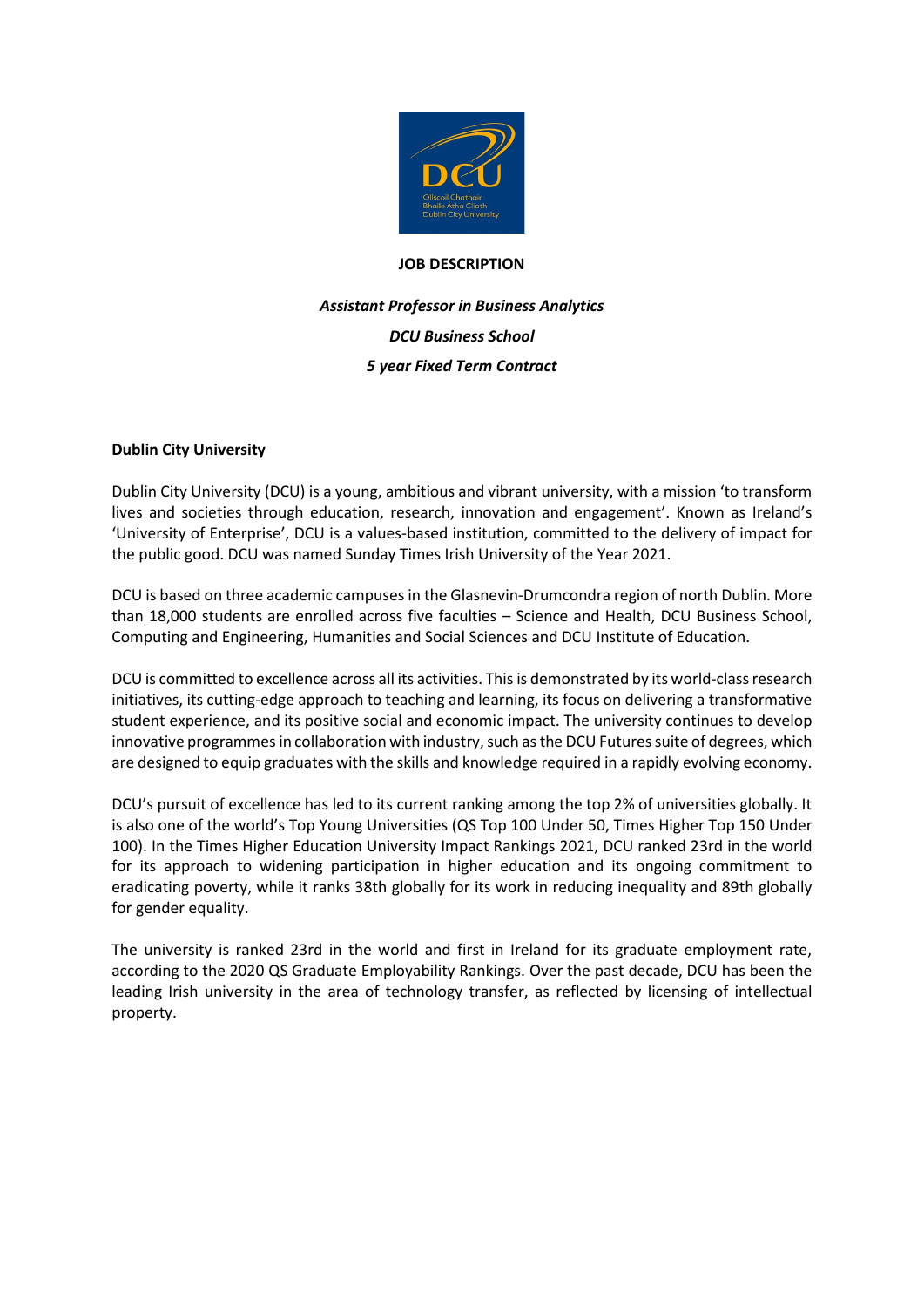## **Overview of the department**

DCU Business School is a dynamic school whose history is marked by steep upward development. From the outset, our guiding voices were those of industry and students and, as a result, we are today distinctive for our deep and responsive industry engagement and our close concern with the success of our students. From those beginnings in the 1980s, and particularly over the last ten years, DCU Business School has developed an excellent research profile characterised by its industry relevance and a strong international reach. The School is accredited by AACSB, AMBA and has been awarded the Small Business Charter from the Chartered Association of Business Schools. Additionally, our programmes have relevant professional accreditations. DCU Business School is an engaged, innovative internationally-focused school which prides itself on its excellent reputation for impacting students, the academic community, industry and wider society.

## **Role Profile**

The successful candidate will be a member of the Enterprise and Innovation Group in DCU Business School. Sh/e will hold (or be close to completing) a PhD in Business and Data Analytics or a relevant field such as Statistics, Operations Research, Mathematics and Econometrics. Applicants with expertise in big data, artificial intelligence and business intelligence are particularly welcome. The successful candidate will ideally have a record of accomplishment of high quality research or show evidence of being able to establish such a record. Sh/e will be teaching modules in Analytics and will also participate in the School's external engagement activities. Further, the successful candidate is expected to contribute to programme management, research supervision and the service activities of the School and University.

Further information concerning DCU Business School is provided in the *Information Pack for Candidates* available here: [DCU Business Academic Recruitment-Brochure-2022.pdf](file://ad/data/DEPT/HR/ALL/HR-Staff%20work%20folders/Emer%20McKenna/DCU%20Business%20Academic%20Recruitment-Brochure-2022.pdf)

## **Duties and Responsibilities**

#### **Research**

To contribute to the research activity of DCU Business School by:

- Publishing new ideas and findings in high impact international journals
- **Achieving measurable impact via citations**
- Seeking funds to support research initiatives
- **•** Contributing to research activities such as conferences, seminars etc.
- **Supervising postgraduate research students**
- Contributing to the research culture and environment in the School and, where appropriate, working collaboratively on research initiatives.

#### **Teaching**

To contribute to the teaching and learning activity of DCU Business School by:

- Delivering modules in a manner consistent with the highest academic standards
- Using a wide range of teaching and assessment methodologies which foster a deep approach to learning and which equip students with the skills and attributes needed to be lifelong learners